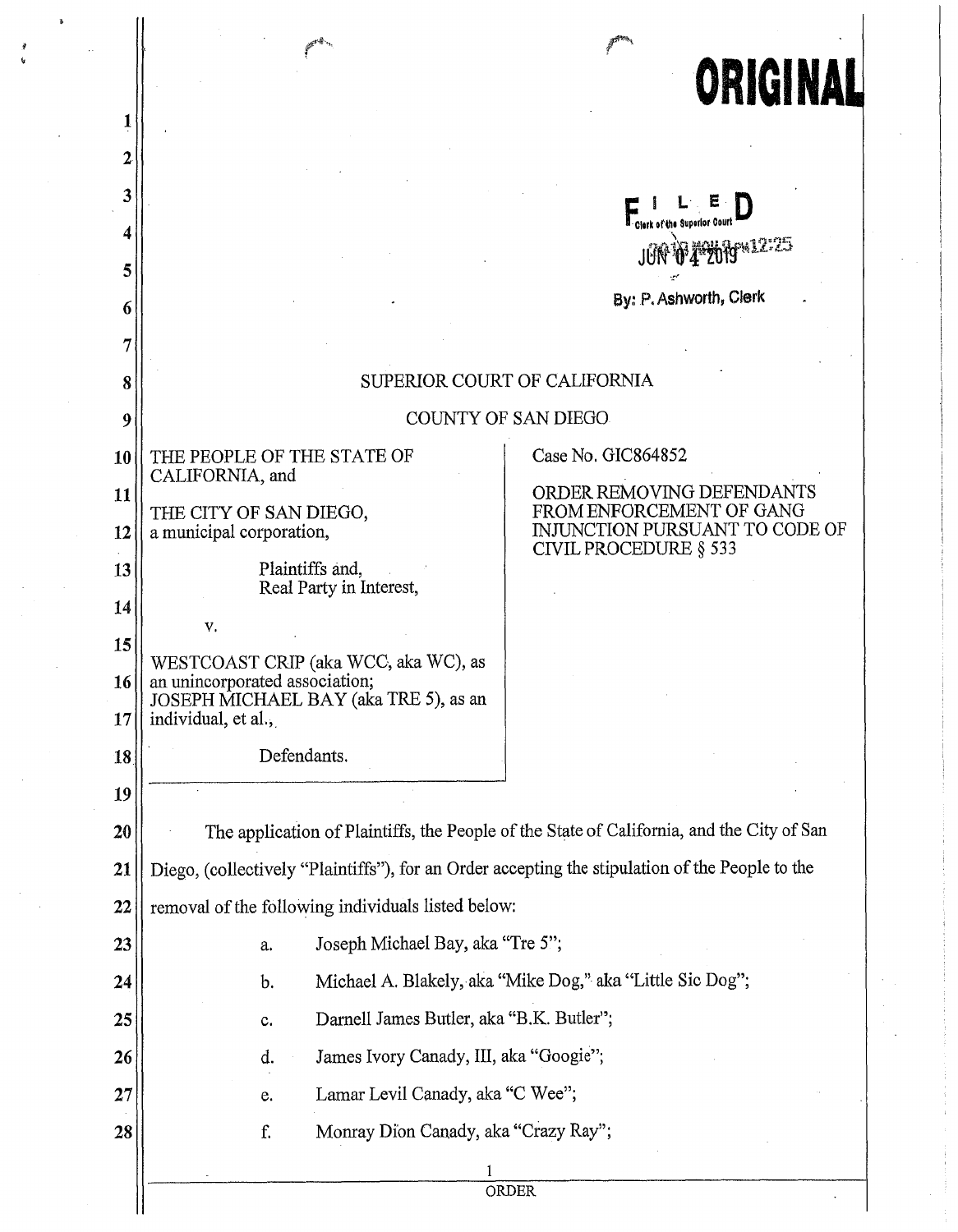| 1  | g.            | Courtney A. Carradine, aka "Tiny Top Cat";          |
|----|---------------|-----------------------------------------------------|
| 2  | h.            | Glendale L. Clyde, aka "Pig";                       |
| 3  | i.            | Chilandre W. Downing, aka "Chill";                  |
| 4  | j.            | Daniel Ethridge, aka "D. D.," aka Baby Dirt";       |
| 5  | k.            | Meashal H. Fairley, aka "Pooh Pie," aka "Pie Face"; |
| 6  | 1.            | Frank E. Heard, aka "Lil Sag";                      |
| 7  | m.            | Jamar D. Johnson, aka "Saby 4," aka "Tiny Saby";    |
| 8  | n.            | Jamel D. Johnson, aka "Sag," aka "Mel Mel";         |
| 9  | о.            | Kevin B. Jones, aka "Big Kebv," aka "Trigger";      |
| 10 | p.            | Robert E. Jones, aka "Baby Dollar";                 |
| 11 | q.            | Jimmy J. Lopez                                      |
| 12 | r.            | Omar H. Lucas, aka "Big O";                         |
| 13 | s.            | Wade T. Mills, aka "Wicked Wade";                   |
| 14 | t.            | Ricky D. Pangelinan, aka "Lil Pig";                 |
| 15 | u.            | Norman E. Scott, aka "Cosmo";                       |
| 16 | v.            | Travis D. Smith, aka "Lil Bk Treal";                |
| 17 | w.            | Isidro Vasquez, aka "Lil Dollar";                   |
| 18 | Х.            | Kenneth J. Washington, aka "Crippin Ken";           |
| 19 | y.            | Marvin D. Washington, "Lil Top Cat";                |
| 20 | $Z_{\bullet}$ | Samuel A. Webster, aka "Snake";                     |
| 21 | aa.           | John M. White, aka "John John";                     |
| 22 | bb.           | Rosevell White, aka "Tiny Bk Treal";                |
| 23 | cc.           | Cleotha Young, aka "Stinker";                       |
| 24 |               |                                                     |
| 25 |               |                                                     |
| 26 |               |                                                     |
| 27 |               |                                                     |
| 28 |               |                                                     |
|    |               | $\mathbf{2}$<br>ORDER                               |